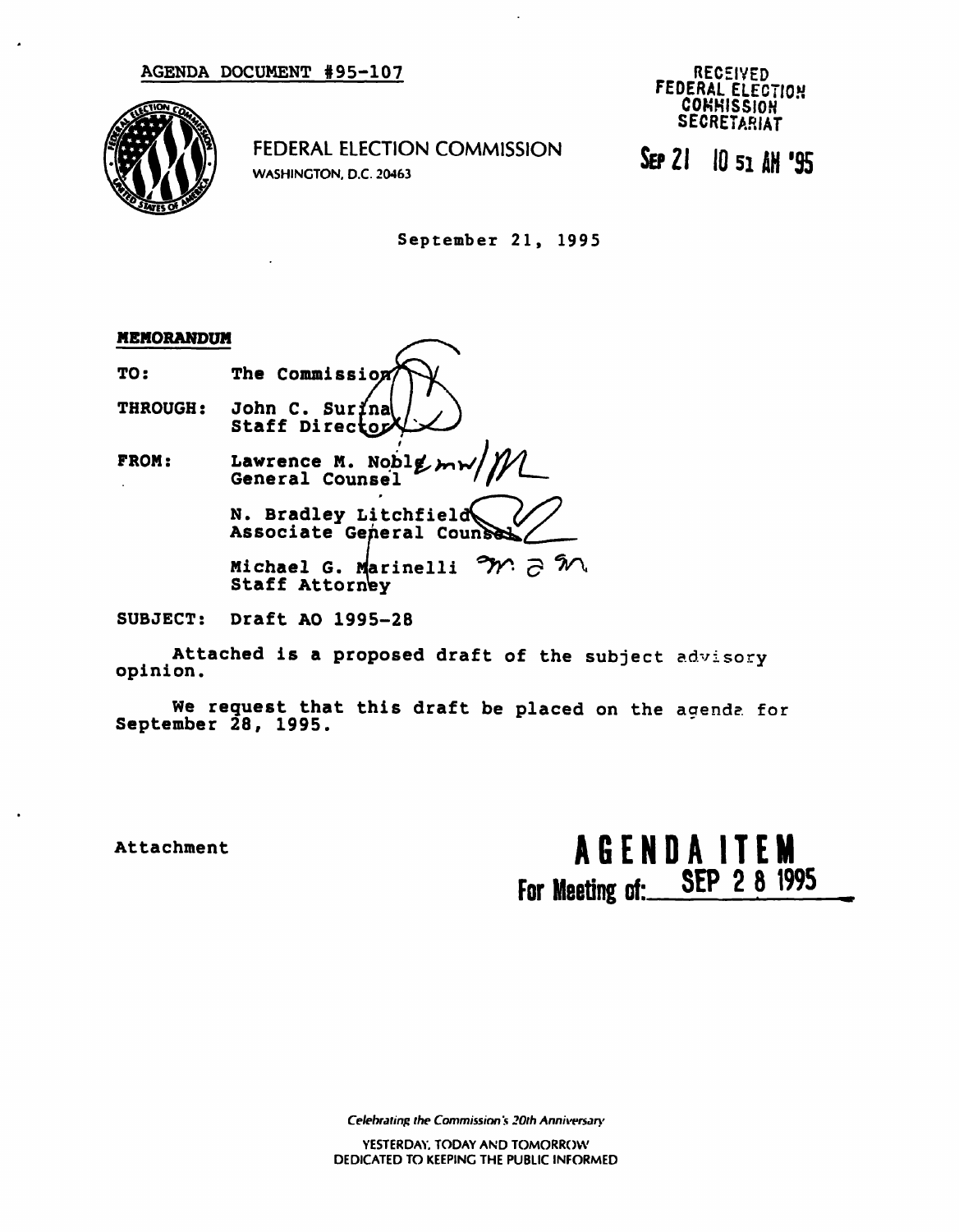#### ADVISORY OPINION 1995-28

David Long, Vice President American Health Care Association 1201 L Street Washington, D.C. 20005-4014



Dear Mr. Long:

This refers to your August 31 and August 10, 1995 letters concerning the application of the Federal Election Campaign Act of 1971, as amended ("the Act"), and Commission regulations to the creation and solicitation of a new class of members of the American Health Care Association ("AHCA"), for contributions to the Association's separate segregated fund, American Health Care Association Political Action Committee ("AHCA-PAC").

AHCA is a nonprofit trade association of licensed nursing homes and allied long-term care facilities incorporated under the laws of the State of Ohio. $\frac{1}{2}$  You state that for many years AHCA has had a class of membership known as "associate members." This class of membership was granted to groups or individuals that were engaged in activities which relate to AHCA's objectives, but were not associated with member facilities or State associations. $4/$ 

I/ The AHCA Constitution sets forth a mission of the Association as "representing its diverse membership on the national level, by influencing policy development, and by providing leadership, technical assistances, and education tools." AHCA Constitution, Article I, section B.

2/ AHCA is organized along State or similar jurisdictional Tines with each State affiliate comprised of a single grouping of health care facilities within a State (district, territory or possession of the United States) that has a program of inspection, licensing or approval by one or more departments of governments. These State associations are

r

1

I'

r

<sup>i</sup>'

i.

30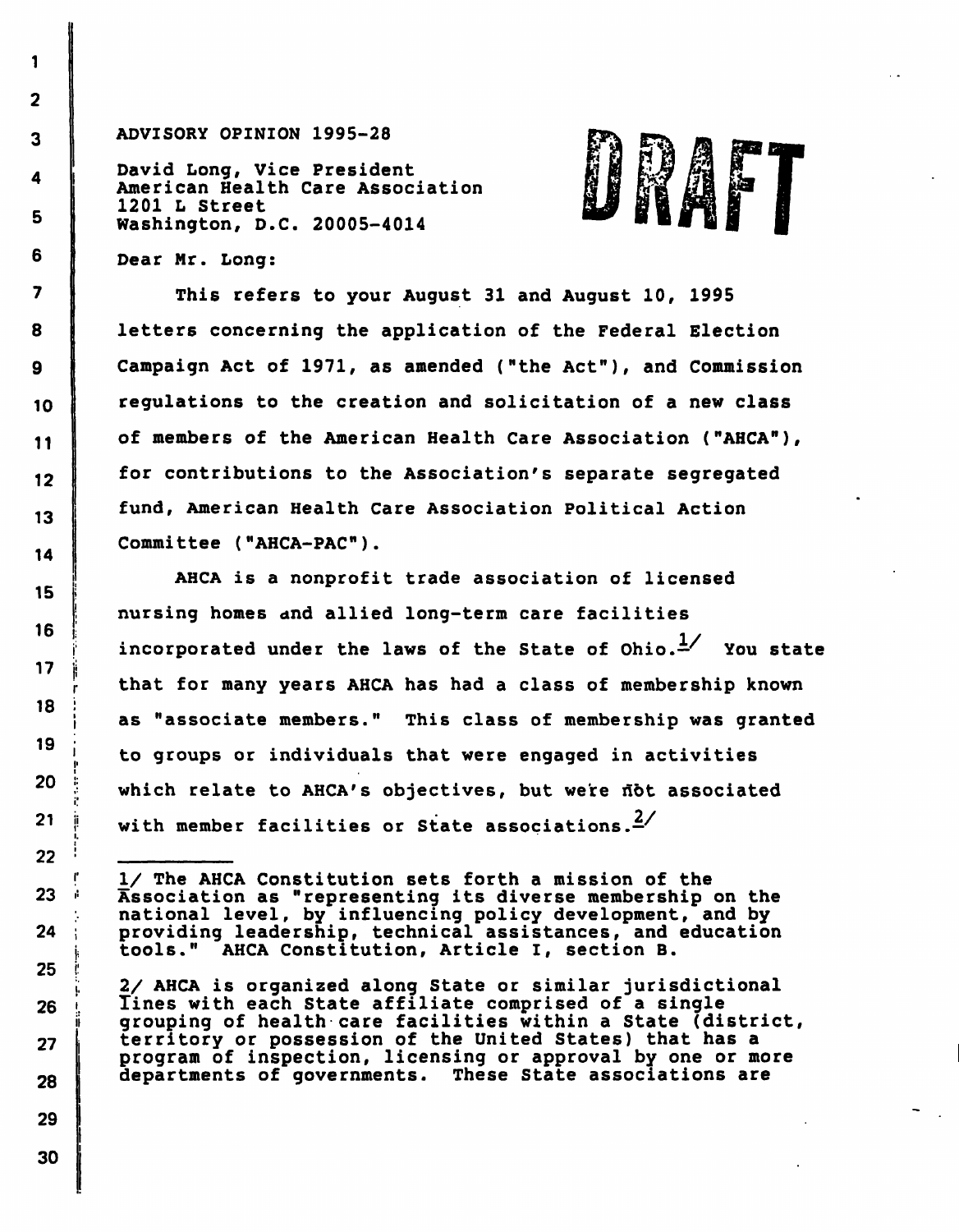This class of membership paid dues but were ineligible to hold office or vote in affairs of AHCA. AHCA Bylaws, Chapter I, Article III.

You state that within the nursing home industry there has been a growing importance of the role of manufacturers, suppliers and others involved in, or providing goods or services to, the industry. This group has also grown more active within AHCA. To recognize this importance, AHCA proposes to abolish the associate member category entirely and replace it with a new category which may be called "supplier group" or "associate business member" (the term used in AHCA's revised bylaws). This new membership class would have certain expanded rights within the Association.

You inquire whether associate business members would be considered members of AHCA for purposes of the Act so that they may be included in AHCA's solicitation program for contributions to AHCA-PAC. The Association also proposes to ask corporate members in this category for contributions to any administrative, fund which AHCA may establish to defray the administrative and solicitation costs of AHCA-PAC.

Your request includes AHCA's governing documents: its revised and unrevised constitution and bylaws. These materials identify two bodies, the House of Delegates (the

 $\overline{2}$ 

 $\overline{\mathbf{3}}$ 

<sup>(</sup>Footnote 2 continued from previous page) themselves members of AHCA and are called "affiliate associations." AHCA Revised Bylaws, Chapter I, Article I. In another class of membership are "member facilities." These are institutions that are members of the State associations. AHCA Revised Bylaws, Chapter I, Article II.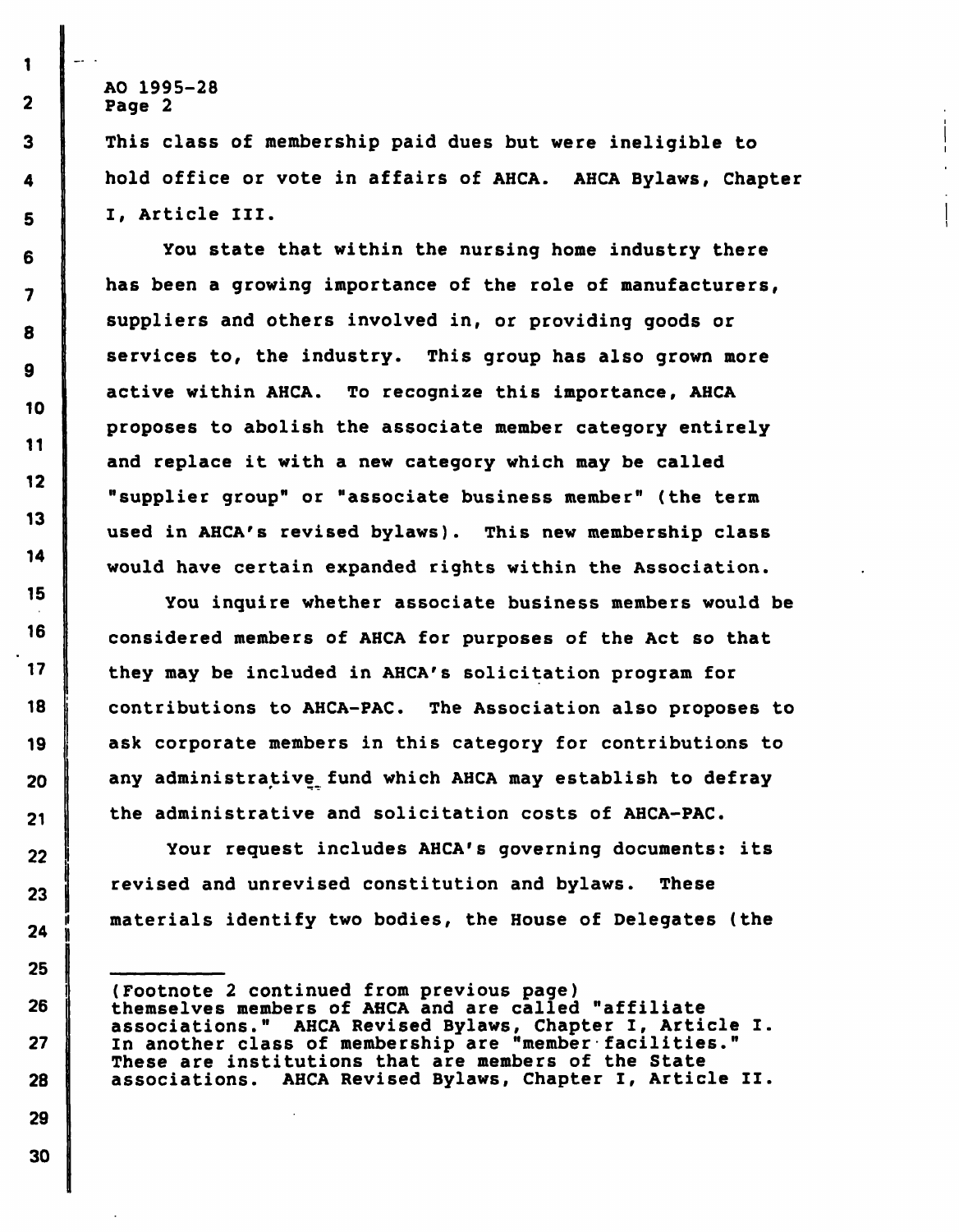"House") and the Board of Directors (the "Board"), that play a role in governing the Association. The materials also provide information regarding the membership structure of AHCA. Resolution of your inquiry requires first an analysis of AHCA's organizational structure though an examination of these materials.

#### AHCA GOVERNING BODIES

### House of Delegates

The revised bylaws provide that "The control and administration of AHCA shall be vested in the House of Delegates which shall be a continuing body." AHCA Revised Bylaws, Chapter VIII, Article I. The House is made up of members of the Board and delegates from all of the organizational units of AHCA- the State affiliate associations. $\frac{3}{4}$  The revised AHCA Pylaws provide that the House shall also have two associate business member, delegates. $\frac{4}{ }$  Id.

Among the powers of the House, is the right to determine the policies which govern the Association and to elect the

<sup>3/</sup> Each State affiliate association is allotted a minimum of two delegates. More delegates may be assigned for each \$15,000 in gross dues paid by the State affiliate association.

<sup>4/</sup> Neither the original, nor revised AHCA Bylaws, specify the manner in which delegates are to be chosen. However, the revised bylaws specifically require that an annual meeting of Associate business members be called by AHCA's chief administrative officer for the purpose of electing the associate business member Board representative and the associate business member delegates. AHCA Revised Bylaws, Chapter III, Article IV.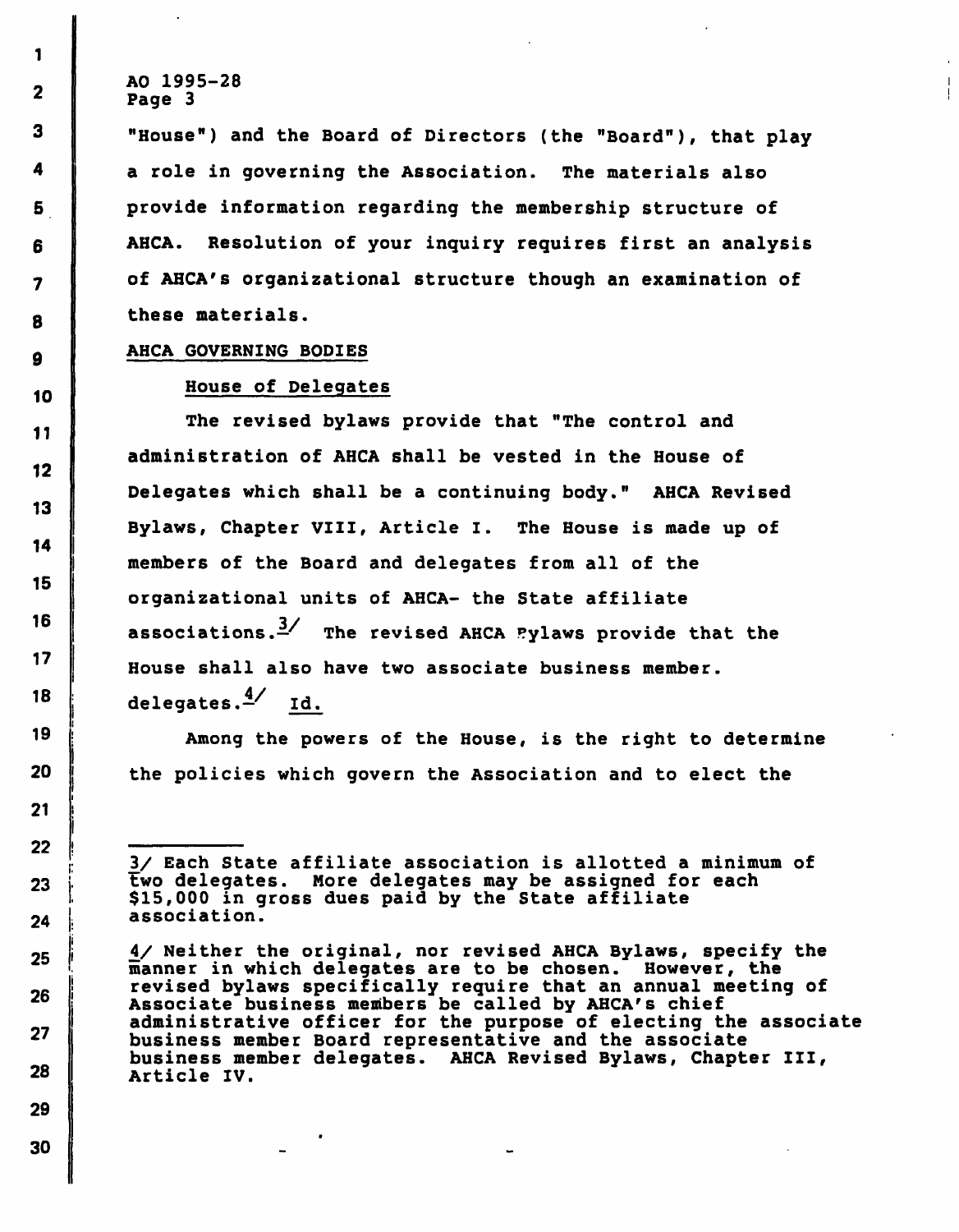1

 $\overline{2}$ 

3

4

5

6

 $\overline{\mathbf{z}}$ 

8

9

10

11

12

13

14

15

16

 $17$ 

18

19

20

21

 $22 \overline{ }$ 

23

24

25

26

27

28

29

30

major officers of the Association.<sup>5</sup>/ The House approves. modifies or disapproves the budget and the amendments to the Constitution. It also makes proposals and recommendations to the Board which the Board is required to refer to a proper committee. The House also takes final action on such proposals and recommendations. AHCA Revised Bylaws, Chapter VIII, Article III.

## The Board of Directors

The Board of Directors consists of the officers of AHCA, its regional Presidents and Vice Presidents, the AHCA chief executive officer and the President of the Affiliated State Health Care Association Executives (the "ASHCAE"), an organization affiliated with AHCA. With the proposed revisions, the Board will also have an associate business member Board representative. AHCA Revised Bylaws, Chapter VII, Article 1.

According to AHCA Revised Bylaws, the Board has "charge of the property of AHCA and shall have the responsibility to control and manage affairs and funds of AHCA and have responsibility for contracting agreements." AHCA Revised Bylaws, Chapter VII, Article III. It is also responsible for formulating national program objectives, making policy decision on financial matters and allocating association resources. Id. It may also develop and recommend policies

S/ The House elects the AHCA president, five vice presidents, The secretary and the treasurer. The Board chooses the AHCA<br>chief administrative officer who has no voting power. The chief administrative officer who has no voting power. only other officer is the immediate past president.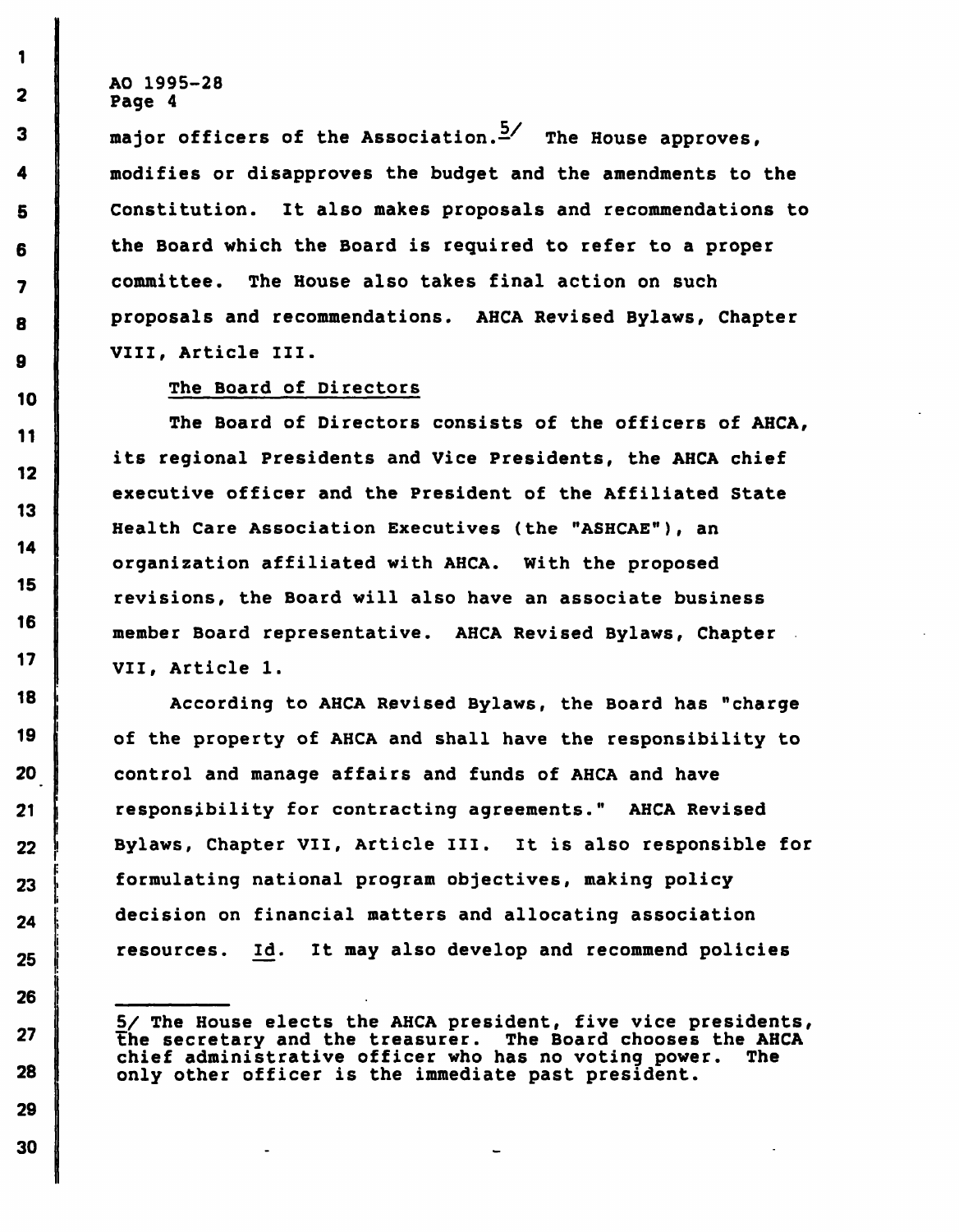to the House, as well as proposing amendments to the constitution. However, while it has the power "to take action", it may act only "if such action is not contrary to the Bylaws and does not rescind, change or alter any action taken by the House of Delegates." Id. It must also submit a report to the House of all its actions and decisions and may "perform such other activities as directed by the House of Delegates." Id.

## AHCA MEMBERSHIP STRUCTURE

Classes of Membership

As outlined by AHCA revised Bylaws, the organization's various classes of membership are: affiliate association, member facility, honorary member and the new category of associate business member.  $6/$ 

Description of the Proposed Membership Class

Associate business member status in AHCA is open to:

individuals, corporations, partnerships, limited liability companies and other entities that (I) supply products or services to long term care providers and (II) will in good faith promote the objectives of AHCA as set forth in the Constitution but do not provide products or services that compete with those offered by AHCA.

AHCA Revised Bylaws, Chapter I, Article III.

Associate business members will be required to pay dues though the amount has not yet been set. Id. Associate

£/ Since your request only presents the membership status of associate business member, this opinion will not discuss the status of the other AHCA membership classes.

1

 $\mathbf{2}$ 

 $\overline{\mathbf{3}}$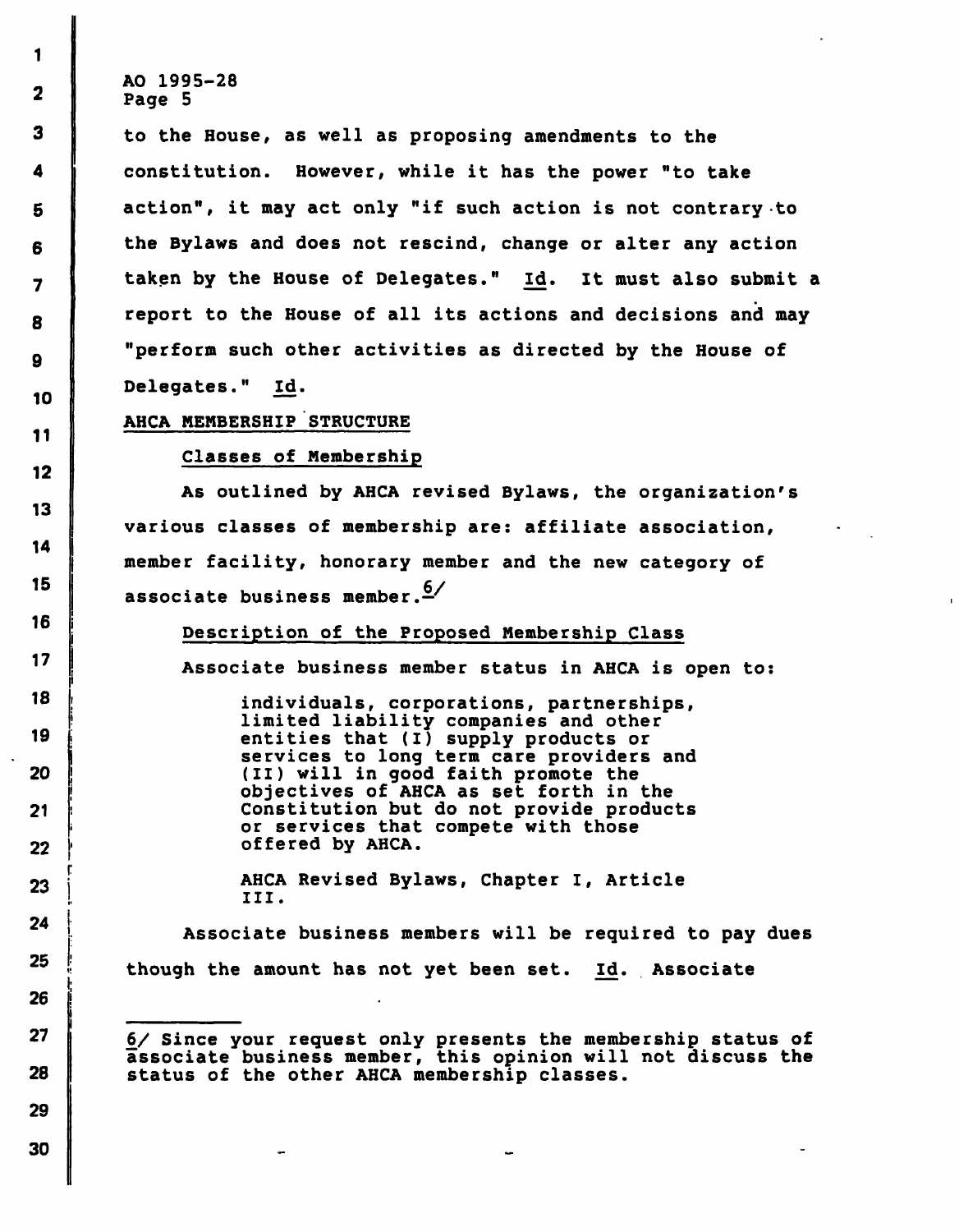$\mathbf{1}$ 

 $\mathbf{2}$ 

3

4

5

6

7

8

9

10

11

12

13

 $14$ 

 $15<sub>1</sub>$ 

16

 $17$ 

18

19

20

 $21$ 

22

23

24

25

26

 $27$ 

28

29

business members will be ineligible to serve as an officer or to vote in affairs of AHCA directly. However, at a special meeting of all the members of this class, they will elect two delegates to serve in the House and one Board member. The Revised Bylaws do not indicate that the associate business member delegates and Board member will have any different voting power from other House delegates and Board members. $\frac{7}{4}$ ACT AND COMMISSION REGULATIONS

The Act prohibits corporations from making any contribution or expenditure in connection with a Federal election. 2 U.S.C. S441b(a). The Act states, however, that the term "contribution or expenditure" does not include "the establishment, administration, and solicitation of contributions to a separate segregated fund to be utilized for political purposes by a corporation, labor organization, membership organization, cooperative, or corporation without capital stock." 2 U.S.C. \$441b(b)(2)(C). See also 2 U.S.C.  $\{431(8)(B)(vi)$  and  $(9)(B)(v)$ .

Under 2 U.S.C. S441b(b)(4)(A)(i), a corporation, or a separate segregated fund established by a corporation, may solicit contributions to such a fund only from its stockholders and their families and its executive and administrative personnel and their families. An exception set forth in 2 U.S.C.  $$441b(b)(4)(C)$  and 11 CFR 114.7(a) allows a membership organization (among other corporations

7/ Your August 31, letter confirms this interpretation of the revised bylaws.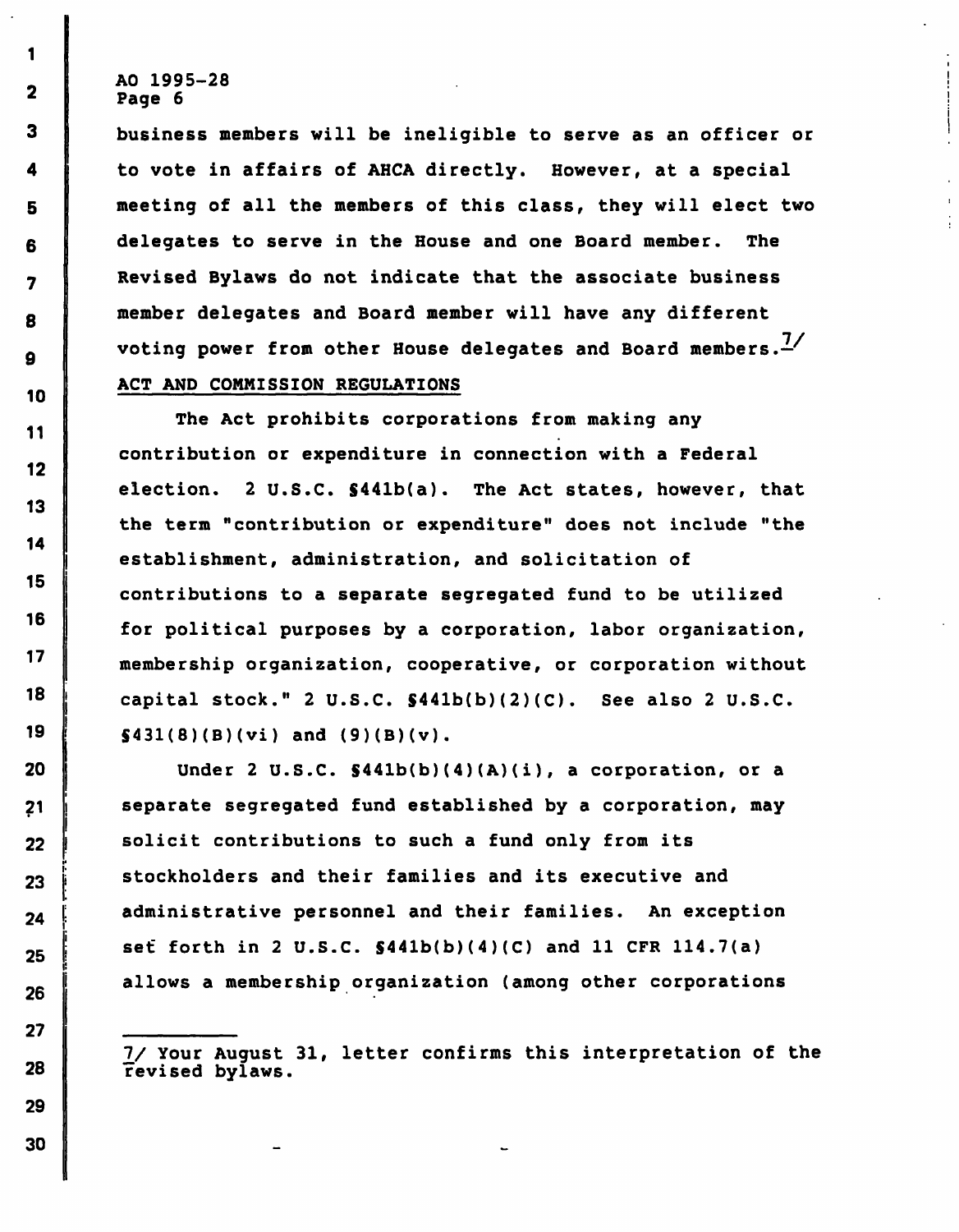without capital stock), or its separate segregated fund, to solicit contributions to the fund from the members of the organization and their families. The Commission's regulations use the term "membership association" to implement this exception. It is defined, in part, as a membership organization that (i) expressly provides for "members" in its articles and bylaws; (ii) expressly solicits members; and (iii) expressly acknowledges the acceptance of membership, such as by sending a membership card or inclusion on a membership newsletter list. 11 CFR 114.1(e)(1)(i),  $(iii)$ , and  $(iii)$ .

Commission regulations define the term "members." Under 11 CFR 114.1(e)(2), "members" means all persons who are currently satisfying the requirements for membership in a membership association, who affirmatively accept the membership association's invitation to become a member, and who meet one of the following requirements:

(i) Have some significant financial attachment to the membership association, such as a significant investment or ownership stake (but not merely the payment of dues);

•r

(ii) Are required to pay on a regular basis a specific amount of dues that is predetermined by the association and are entitled to vote directly either for at least one member who has full participatory and voting rights on the highest governing body of the membership association, or for those who select at least one member of those on the highest governing body of the membership association; or

1

 $\overline{\mathbf{2}}$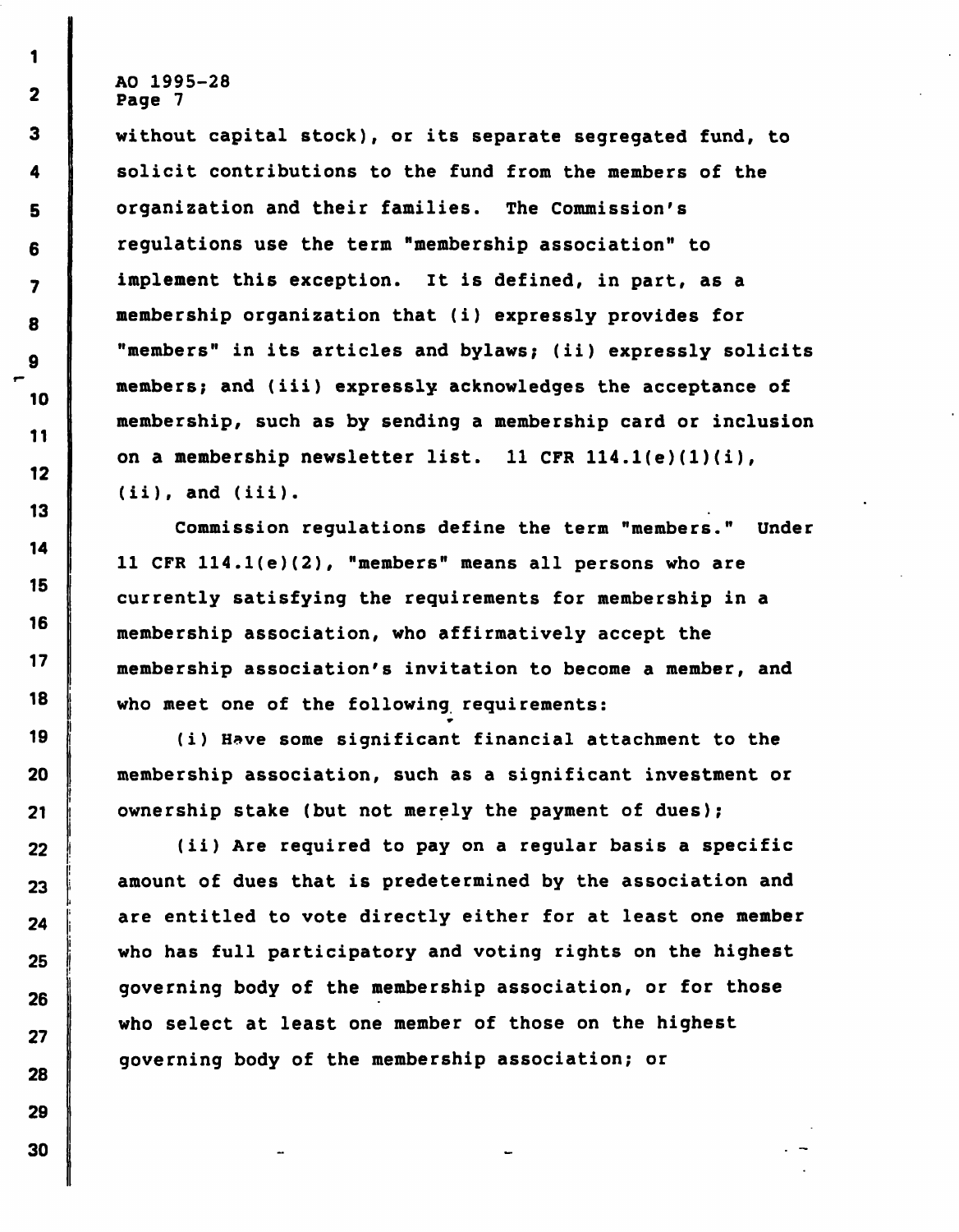1

 $\overline{2}$ 

3

4

5.

7

8

 $\mathbf{Q}$ 

10

 $11$ 

 $12<sub>2</sub>$ 

13

14

15

16

 $17$ 

18

19

20

 $21$ 

22

23

24

 $25$ 

26

27

28

29

(iii) Are entitled to vote directly for all of those on the highest governing body of the membership association.

The regulations also provide that the Commission "may determine, on a case by case basis, that persons seeking to be considered members of a membership association for purposes of this section have a significant organizational and financial attachment to the association under circumstances that do not precisely meet the requirements of the general rule." See 11 CFR  $114.1(e)(3).$ 

DETERMINING STATUS OF PROPOSED MEMBERSHIP CLASS.

AHCA as Membership Association.

The facts and background to this request indicate that AHCA is a membership association for purposes of the Act. For example, Chapter I, of AHCA Revised Bylaws meets the requirements of 11 CFR 114.1(e)(1)(i) by expressly providing for membership. The facts of the request and materials, such as the portions of AHCA governing materials included in your request, suggest that AHCA expressly solicits members. See 11 CFR 114.1(e)(l)(ii). Chapter I, Article VI of AHCA Revised Bylaws states that all members receive membership certificates. Therefore, the requirement that membership be expressly acknowledged is also met. See 11 CFR

-€

8/ Your request only concerns solicitation of contributions and administrative support for AHCA-PAC. Therefore, the discussion below will concern section 114.l(e). The Commission notes that section  $100.8(b)(4)(iv)$  relates to an association's right to make partisan communication to its members, and the wording of sections 100.8(b)(4)(iv) and 114.l(e) dealing with membership are identical. Therefore, the analysis of section 114.l(e) will, to that extent, be applicable to section 100.8(b)(4)(iv) as well.

30

 $\ddot{\phantom{1}}$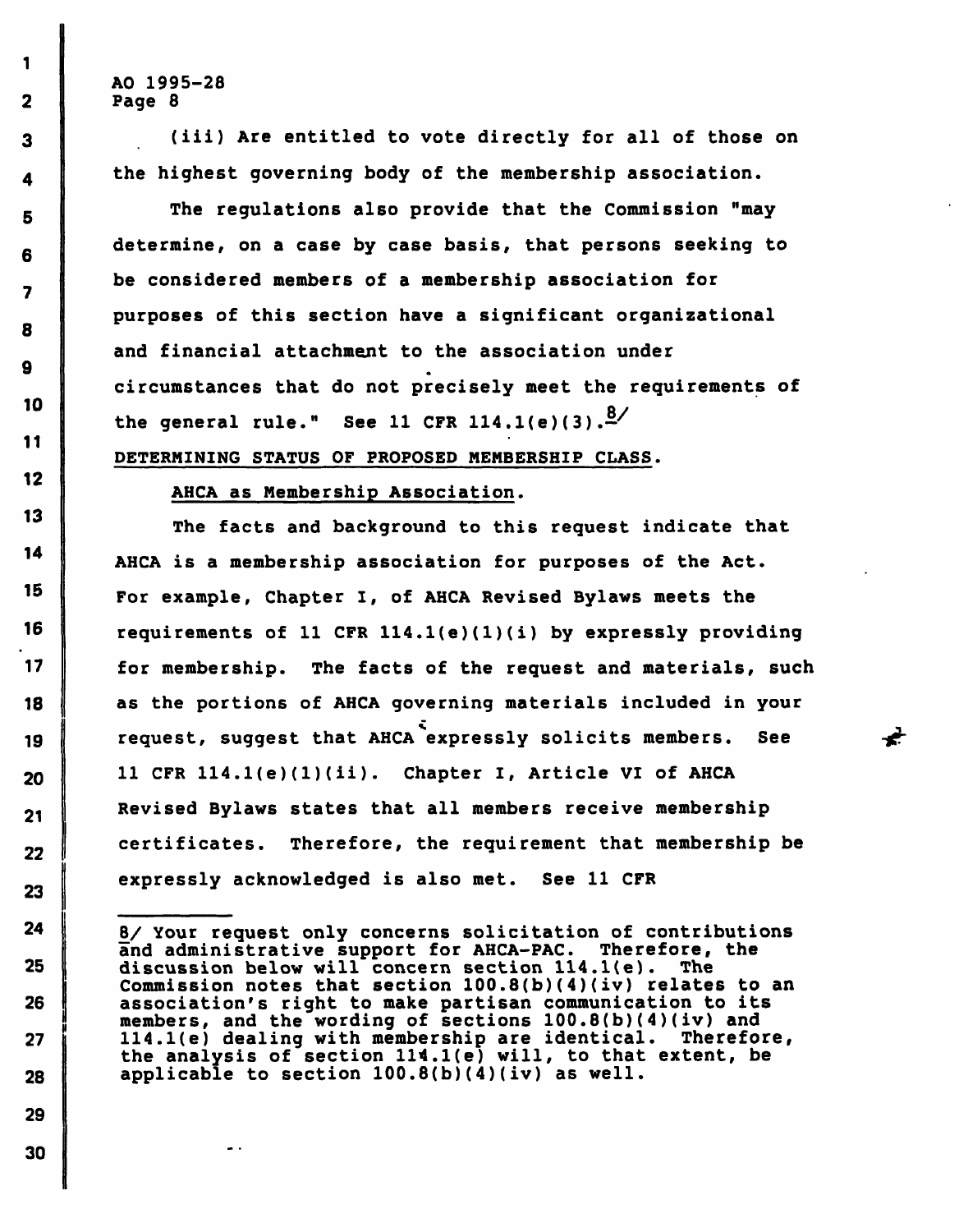AO 1995-28 2 | Page 9

 $\sim$   $-$ 

 $114.1(e)(1)(iii).$ <sup>9/</sup>

4 **AHCA highest governing body** 

5 Both the Board and the House of Delegates have significant roles regarding the governance of AHCA. However, it appears that the power of the Board is inferior to or delegated by the House. It is significant that the House retains supreme policy-making powers within AHCA and that the Board may not overrule any prior policy action taken by the House. There is no similar limitation on the House. The Board must also report to the House all its decisions with no similar duty imposed on the House. Further, the House elects 13 AHCA officers and may amend the bylaws and constitution. In financial matters, the House retains its superiority since  $15$  ; the budget proposed by the Board must be approved by the 16 | House. After considering these and the other powers enjoyed 17 **j** by the House over the Board, the Commission concludes that 18 i the AHCA House of Delegates, rather than the AHCA Board of 19 j. Directors, is the highest governing body of AHCA for purposes 20 of the Commission regulations.  $\frac{10}{10}$ 

26 ii 10/ This conclusion is consistent with the Commission's advice in several past advisory opinions which have examined 27 **the relationships between associations and their houses of** delegates and boards of directors. See Advisory Opinions 28 1995-14 and 1994-12.

r

i:

i

30

 $21$   $\frac{9}{1}$  It also appears that AHCA meets the definition of "trade" association" under 11 CFR 114.8(a). AHCA is "a membership<br>organization of persons engaging in a similar or related line of commerce, organized to promote and improve business 23 ;! conditions in that line of commerce and not to engage in a regular business of a kind ordinarily carried on for profit,  $24$  ; and no part of the net earnings of which inures to the jj benefit of any member." 11 CFR 114.8(a), see also Advisory 25 j! Opinion 1991-24.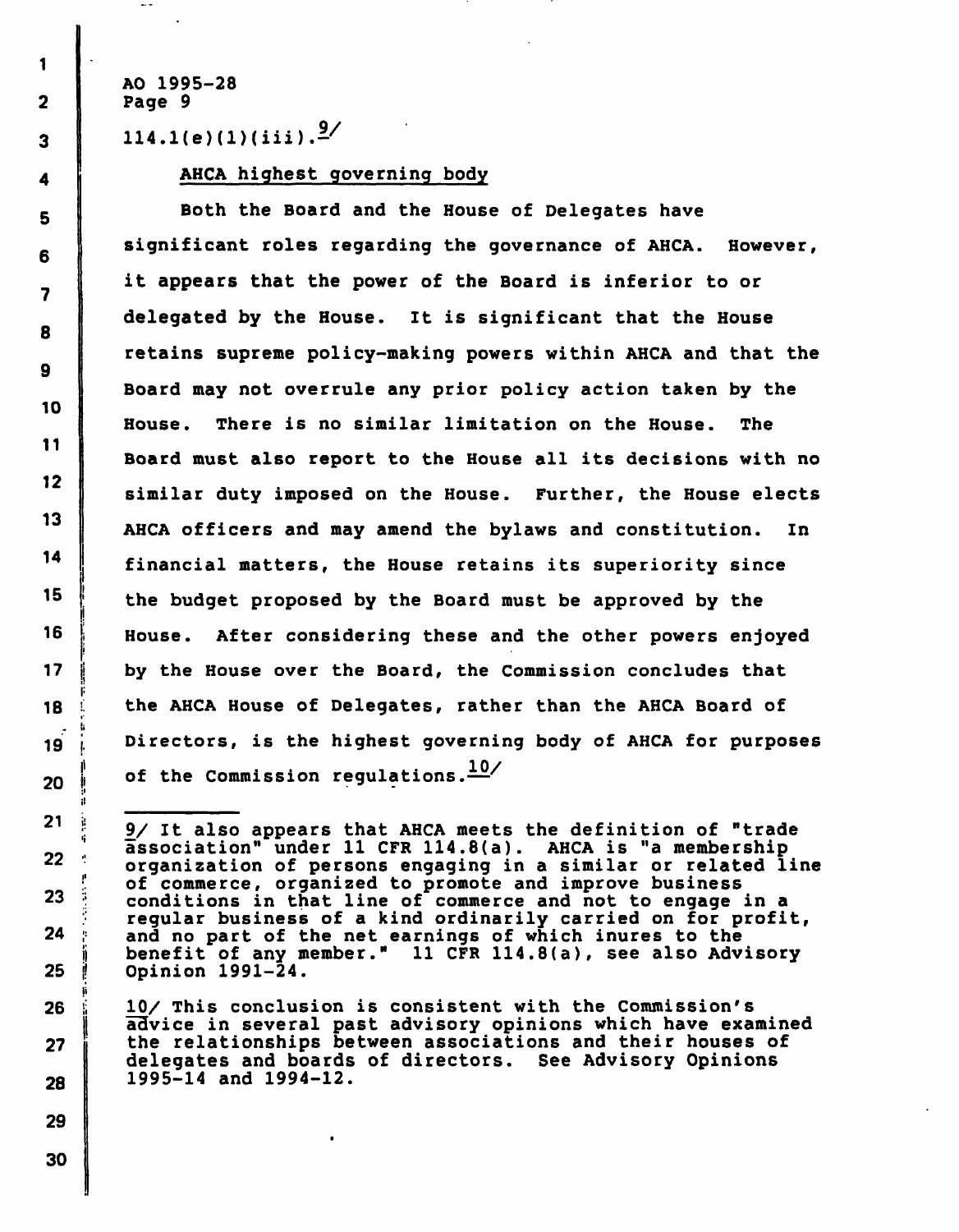### Status and solicitability of Associate Business Members

Under the membership regulations, associate business members would be considered "members" of AHCA for purposes of the Act. The Commission notes that the proposed membership class is required to pay dues. Further, it has the right to elect members to the highest governing body of AHCA, the House of Delegates. Consequently, this class therefore meets the membership requirements of section 114 .l(e) (2)(ii).

Therefore, the Commission concludes that AHCA may solicit contributions to its PAC from associate business members who are individuals, partnerships or limited liability companies. $\frac{11}{11}$  11 CFR 114.7(c). The Commission notes, however, that AHCA is subject to the prior solicitation approval rules with respect to PAC contribution solicitations of qualified personnel of its associate business members who are corporations. 11 CFR 114.8(d); see generally 11 CFR 114.8. $\frac{12}{1}$ 

The Association may also solicit donations from its corporate members to an administrative fund established to defray administrative and solicitation costs of AHCA-PAC.  $22$  || See 2 U.S.C.  $$441b(b)(2)(C)$ ; 11 CFR 114.5(c). The Commission

 $24$  ;  $11/$  The Commission has recently reviewed the status of limited liability companies under the Act. See Advisory Opinion 1995-11.

26  $\parallel$  12/ As defined in Commission regulations, restricted class means an individual who is an executive or administrative 27 employee of an AHCA associate business corporate member, or a stockholder of such a member, or within the family of such 28 individuals.

1

 $\overline{2}$ 

•iH

i;

!